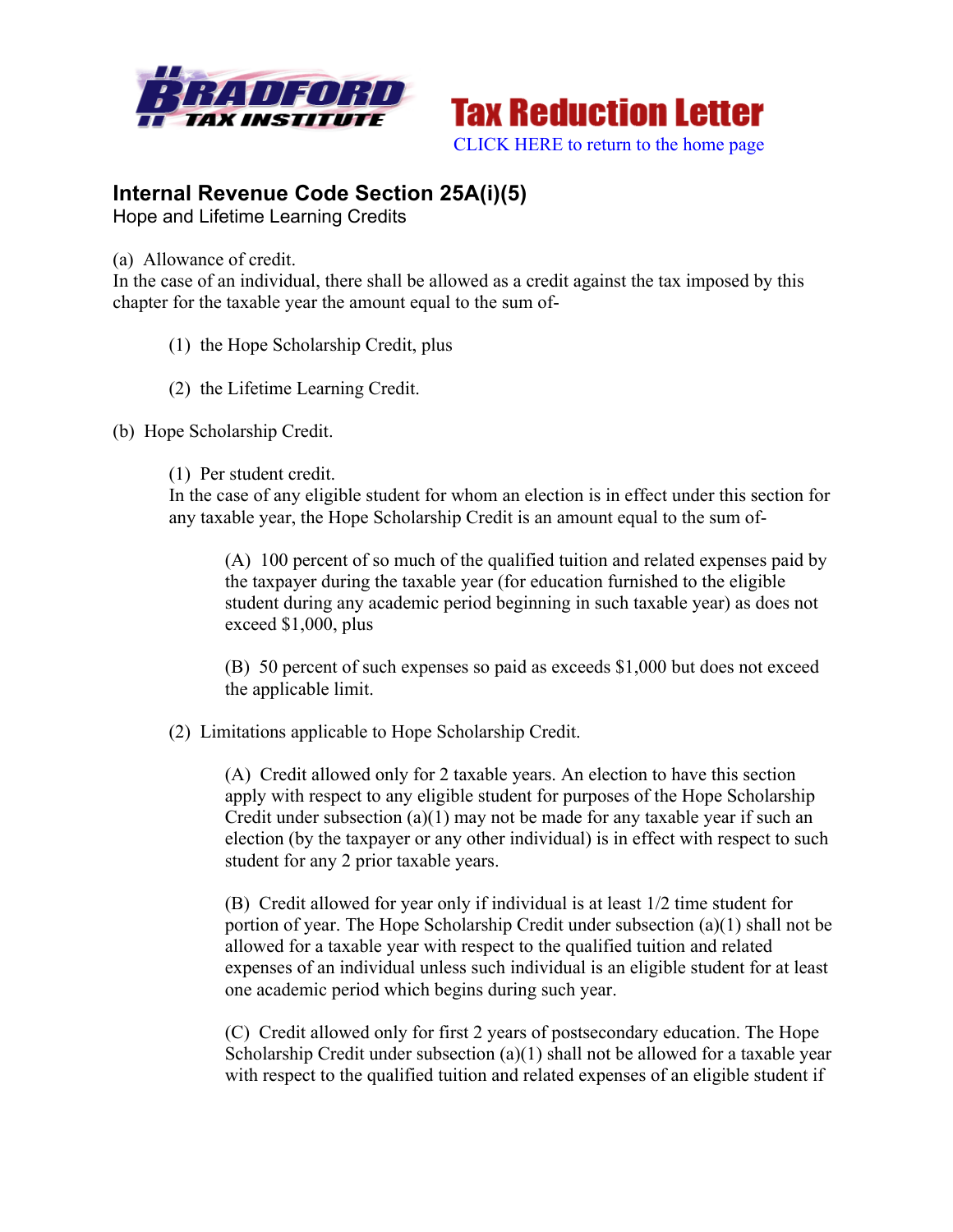the student has completed (before the beginning of such taxable year) the first 2 years of postsecondary education at an eligible educational institution.

(D) Denial of credit if student convicted of a felony drug offense. The Hope Scholarship Credit under subsection (a)(1) shall not be allowed for qualified tuition and related expenses for the enrollment or attendance of a student for any academic period if such student has been convicted of a Federal or State felony offense consisting of the possession or distribution of a controlled substance before the end of the taxable year with or within which such period ends.

(3) Eligible student.

For purposes of this subsection , the term "eligible student" means, with respect to any academic period, a student who-

(A) meets the requirements of section 484(a)(1) of the Higher Education Act of 1965 (20 U.S.C. 1091(a)(1)), as in effect on the date of the enactment of this section , and

(B) is carrying at least 1/2 the normal full-time work load for the course of study the student is pursuing.

(4) Applicable limit.

For purposes of paragraph  $(1)(B)$ , the applicable limit for any taxable year is an amount equal to 2 times the dollar amount in effect under paragraph (1)(A) for such taxable year.

(c) Lifetime Learning Credit.

(1) Per taxpayer credit.

The Lifetime Learning Credit for any taxpayer for any taxable year is an amount equal to 20 percent of so much of the qualified tuition and related expenses paid by the taxpayer during the taxable year (for education furnished during any academic period beginning in such taxable year) as does not exceed \$10,000 (\$5,000 in the case of taxable years beginning before January 1, 2003).

(2) Special rules for determining expenses.

(A) Coordination with Hope Scholarship. The qualified tuition and related expenses with respect to an individual who is an eligible student for whom a Hope Scholarship Credit under subsection (a)(1) is allowed for the taxable year shall not be taken into account under this subsection .

(B) Expenses eligible for Lifetime Learning Credit. For purposes of paragraph (1) , qualified tuition and related expenses shall include expenses described in subsection  $(f)(1)$  with respect to any course of instruction at an eligible educational institution to acquire or improve job skills of the individual.

(d) Limitation based on modified adjusted gross income.

(1) In general.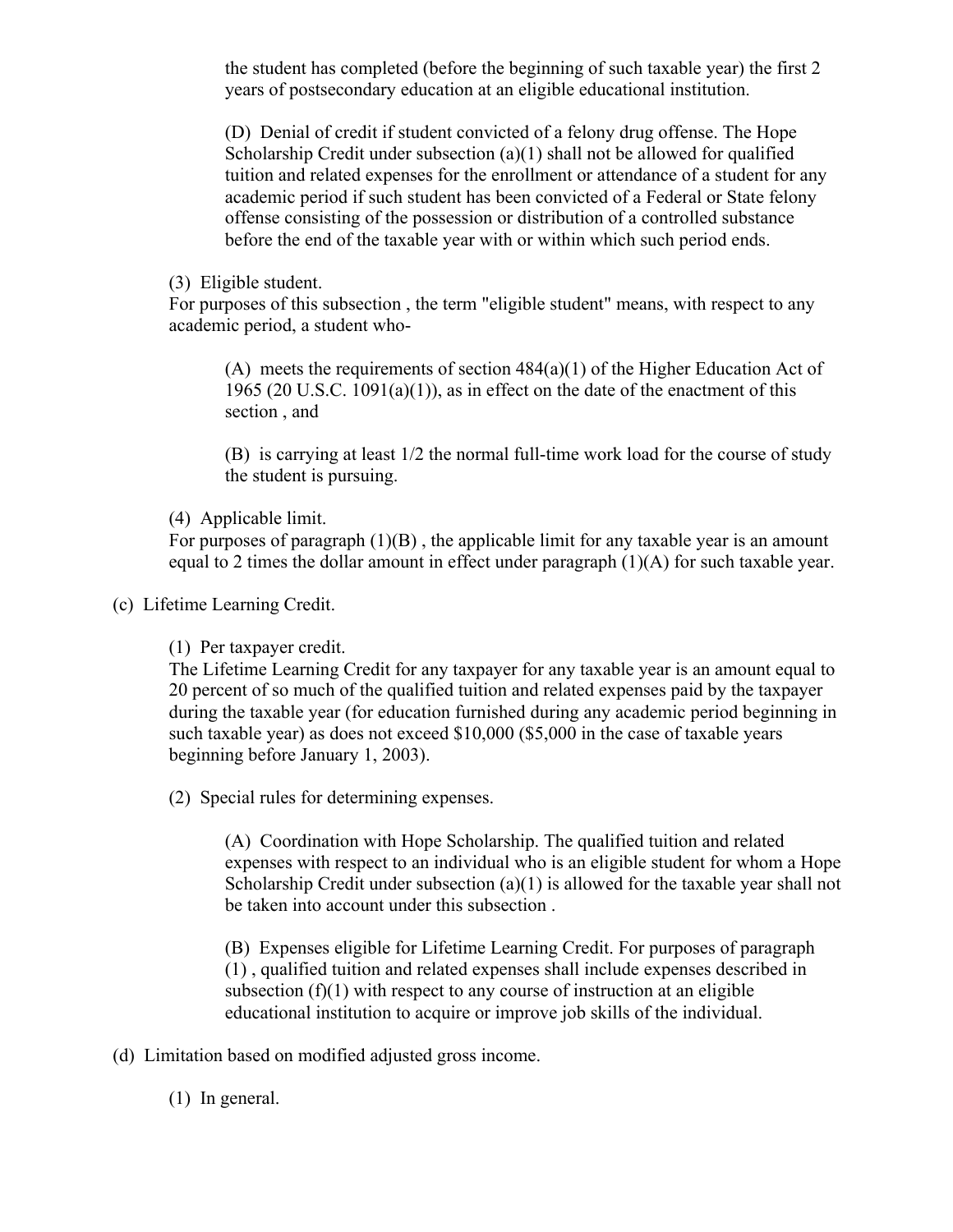The amount which would (but for this subsection ) be taken into account under subsection (a) for the taxable year shall be reduced (but not below zero) by the amount determined under paragraph (2) .

### (2) Amount of reduction.

The amount determined under this paragraph is the amount which bears the same ratio to the amount which would be so taken into account as-

(A) the excess of-

(i) the taxpayer's modified adjusted gross income for such taxable year, over

(ii) \$40,000 (\$80,000 in the case of a joint return), bears to

(B) \$10,000 (\$20,000 in the case of a joint return).

(3) Modified adjusted gross income.

The term "modified adjusted gross income" means the adjusted gross income of the taxpayer for the taxable year increased by any amount excluded from gross income under section 911 , 931 , or 933 .

(e) Election not to have section apply.

A taxpayer may elect not to have this section apply with respect to the qualified tuition and related expenses of an individual for any taxable year.

(f) Definitions.

For purposes of this section -

(1) Qualified tuition and related expenses.

(A) In general. The term "qualified tuition and related expenses" means tuition and fees required for the enrollment or attendance of-

- (i) the taxpayer,
- (ii) the taxpayer's spouse, or

(iii) any dependent of the taxpayer with respect to whom the taxpayer is allowed a deduction under section 151 ,

at an eligible educational institution for courses of instruction of such individual at such institution.

(B) Exception for education involving sports, etc. Such term does not include expenses with respect to any course or other education involving sports, games, or hobbies, unless such course or other education is part of the individual's degree program.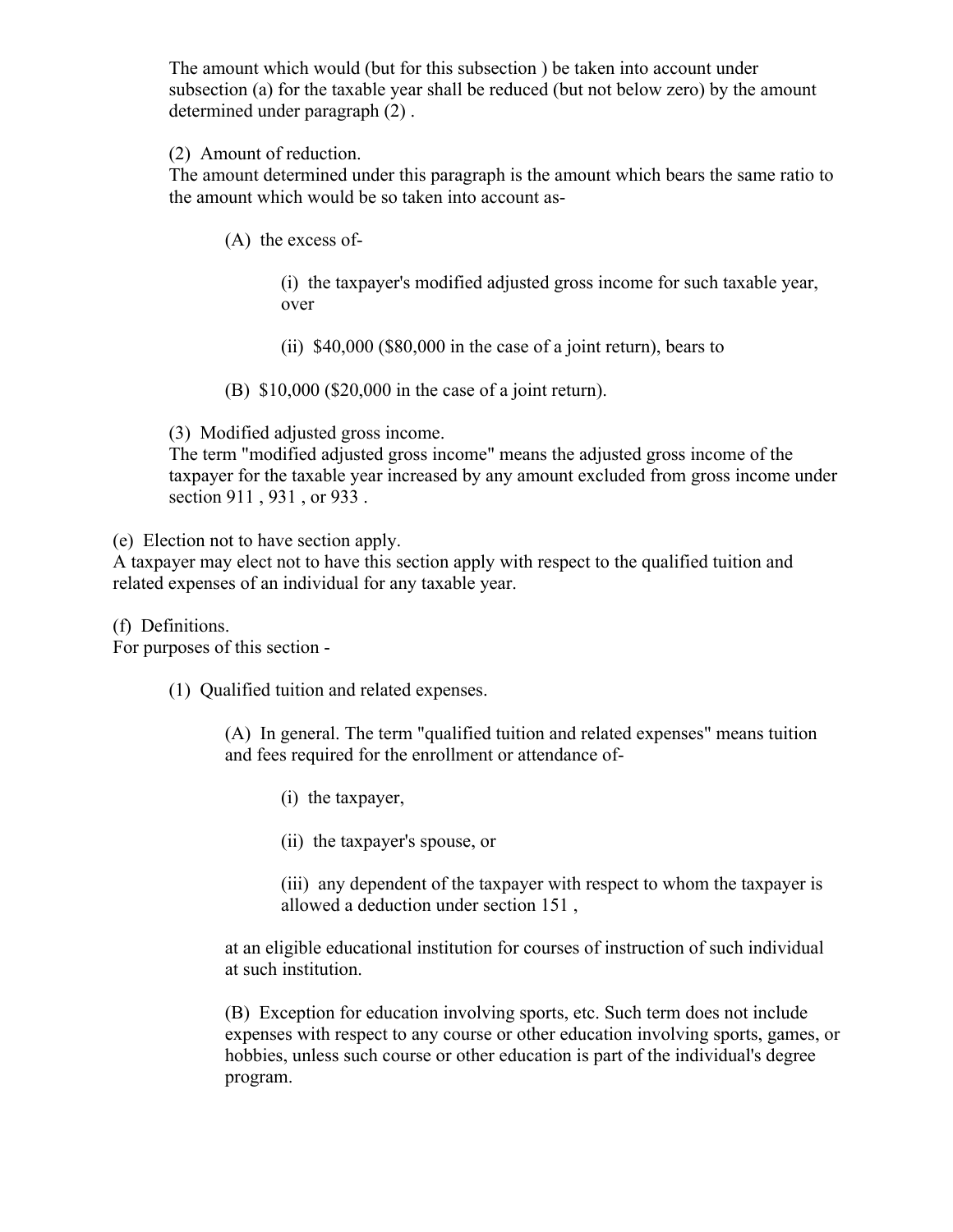(C) Exception for nonacademic fees. Such term does not include student activity fees, athletic fees, insurance expenses, or other expenses unrelated to an individual's academic course of instruction.

(2) Eligible educational institution.

The term "eligible educational institution" means an institution-

(A) which is described in section 481 of the Higher Education Act of 1965 (20 U.S.C. 1088), as in effect on the date of the enactment of this section , and

(B) which is eligible to participate in a program under title IV of such Act.

(g) Special rules.

(1) Identification requirement.

No credit shall be allowed under subsection (a) to a taxpayer with respect to the qualified tuition and related expenses of an individual unless the taxpayer includes the name and taxpayer identification number of such individual on the return of tax for the taxable year.

(2) Adjustment for certain scholarships, etc.

The amount of qualified tuition and related expenses otherwise taken into account under subsection (a) with respect to an individual for an academic period shall be reduced (before the application of subsections  $(b)$ ,  $(c)$  and  $(d)$ ) by the sum of any amounts paid for the benefit of such individual which are allocable to such period as-

(A) a qualified scholarship which is excludable from gross income under section 117 ,

(B) an educational assistance allowance under chapter 30, 31, 32, 34, or 35 of title 38, United States Code, or under chapter 1606 of title 10, United States Code, and

(C) a payment (other than a gift, bequest, devise, or inheritance within the meaning of section 102(a) ) for such individual's educational expenses, or attributable to such individual's enrollment at an eligible educational institution, which is excludable from gross income under any law of the United States.

(3) Treatment of expenses paid by dependent.

If a deduction under section 151 with respect to an individual is allowed to another taxpayer for a taxable year beginning in the calendar year in which such individual's taxable year begins-

(A) no credit shall be allowed under subsection (a) to such individual for such individual's taxable year,

(B) qualified tuition and related expenses paid by such individual during such individual's taxable year shall be treated for purposes of this section as paid by such other taxpayer, and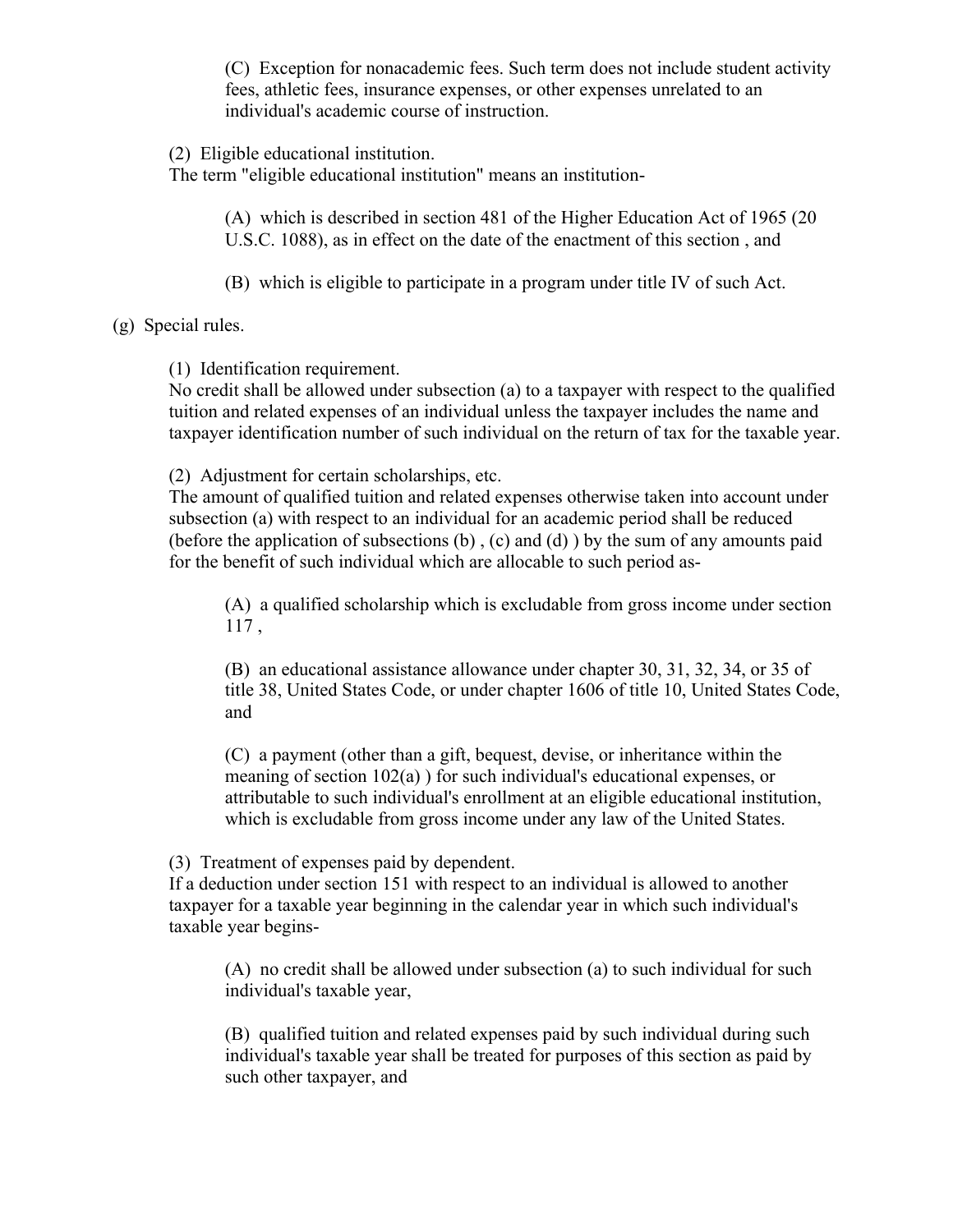(C) a statement described in paragraph (8) and received by such individual shall be treated as received by the taxpayer.

(4) Treatment of certain prepayments.

If qualified tuition and related expenses are paid by the taxpayer during a taxable year for an academic period which begins during the first 3 months following such taxable year, such academic period shall be treated for purposes of this section as beginning during such taxable year.

(5) Denial of double benefit.

No credit shall be allowed under this section for any expense for which a deduction is allowed under any other provision of this chapter.

(6) No credit for married individuals filing separate returns.

If the taxpayer is a married individual (within the meaning of section 7703 ), this section shall apply only if the taxpayer and the taxpayer's spouse file a joint return for the taxable year.

(7) Nonresident aliens.

If the taxpayer is a nonresident alien individual for any portion of the taxable year, this section shall apply only if such individual is treated as a resident alien of the United States for purposes of this chapter by reason of an election under subsection (g) or (h) of section 6013 .

(8) Payee statement requirement.

Except as otherwise provided by the Secretary, no credit shall be allowed under this section unless the taxpayer receives a statement furnished under section 6050S(d) which contains all of the information required by paragraph (2) thereof.

(h) Inflation adjustments.

(1) Dollar limitation on amount of credit.

.

(A) In general. In the case of a taxable year beginning after 2001, each of the \$1,000 amounts under subsection  $(b)(1)$  shall be increased by an amount equal to-

(i) such dollar amount, multiplied by

(ii) the cost-of-living adjustment determined under section  $1(f)(3)$  for the calendar year in which the taxable year begins, determined by substituting "calendar year 2000" for "calendar year 1992" in subparagraph (B) thereof

(B) Rounding. If any amount as adjusted under subparagraph (A) is not a multiple of \$100, such amount shall be rounded to the next lowest multiple of \$100.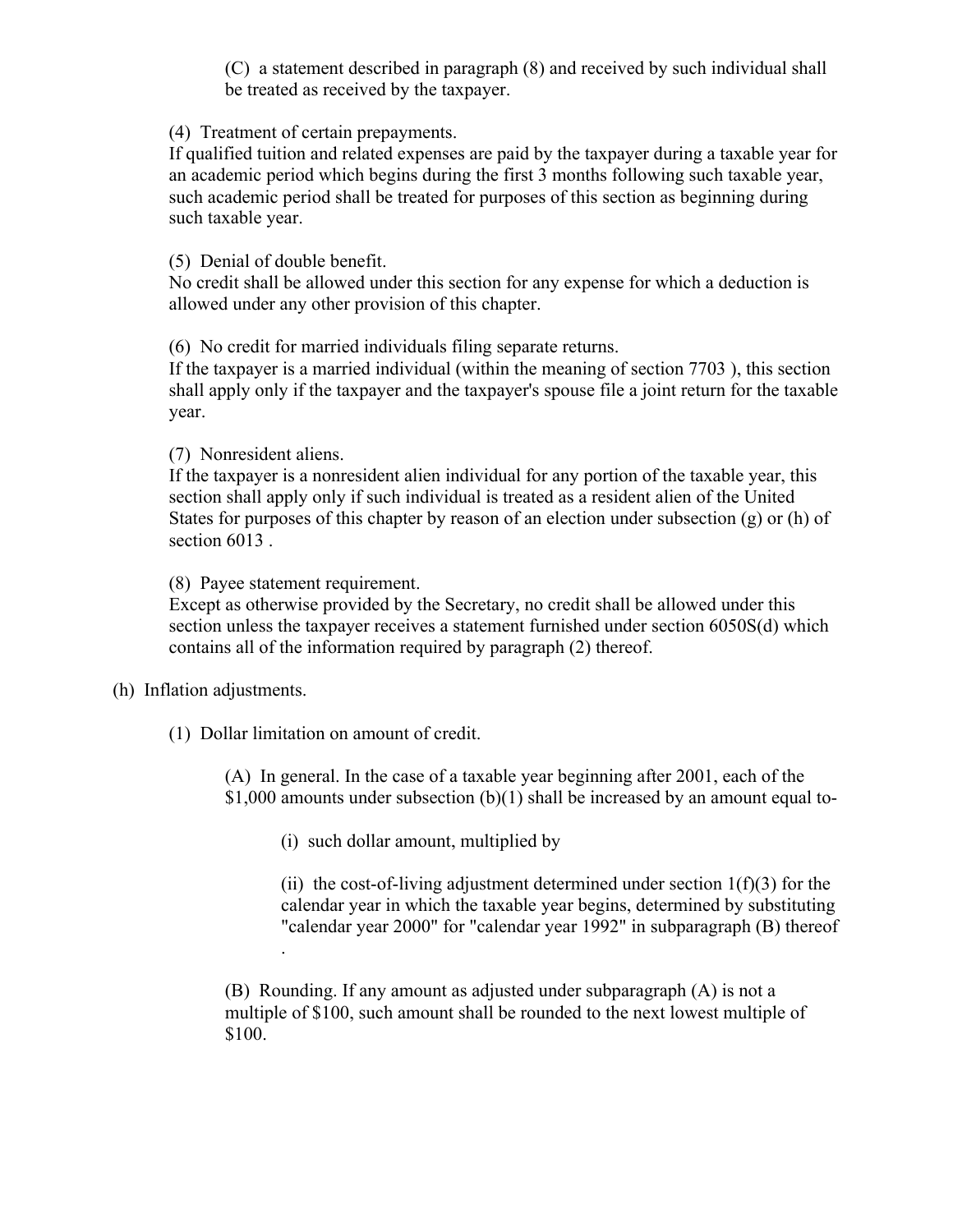### (2) Income limits.

(A) In general. In the case of a taxable year beginning after 2001, the \$40,000 and  $$80,000$  amounts in subsection (d)(2) shall each be increased by an amount equal to-

(i) such dollar amount, multiplied by

(ii) the cost-of-living adjustment determined under section  $1(f)(3)$  for the calendar year in which the taxable year begins, determined by substituting "calendar year 2000" for "calendar year 1992" in subparagraph (B) thereof

(B) Rounding. If any amount as adjusted under subparagraph (A) is not a multiple of \$1,000, such amount shall be rounded to the next lowest multiple of \$1,000.

(i) American opportunity tax credit.

.

In the case of any taxable year beginning after 2008 and before 2018-

(1) Increase in credit.

The Hope Scholarship Credit shall be an amount equal to the sum of-

(A) 100 percent of so much of the qualified tuition and related expenses paid by the taxpayer during the taxable year (for education furnished to the eligible student during any academic period beginning in such taxable year) as does not exceed \$2,000, plus

(B) 25 percent of such expenses so paid as exceeds \$2,000 but does not exceed \$4,000.

(2) Credit allowed for first 4 years of post-secondary education. Subparagraphs (A) and (C) of subsection  $(b)(2)$  shall be applied by substituting "4" for "2".

(3) Qualified tuition and related expenses to include required course materials. For purposes of determining the Hope Scholarship Credit, subsection  $(f)(1)(A)$  shall be applied by substituting "tuition, fees, and course materials" for "tuition and fees".

(4) Increase in AGI limits for Hope Scholarship Credit.

In lieu of applying subsection (d) with respect to the Hope Scholarship Credit, such credit (determined without regard to this paragraph) shall be reduced (but not below zero) by the amount which bears the same ratio to such credit (as so determined) as-

(A) the excess of-

(i) the taxpayer's modified adjusted gross income (as defined in subsection  $(d)(3)$  ) for such taxable year, over